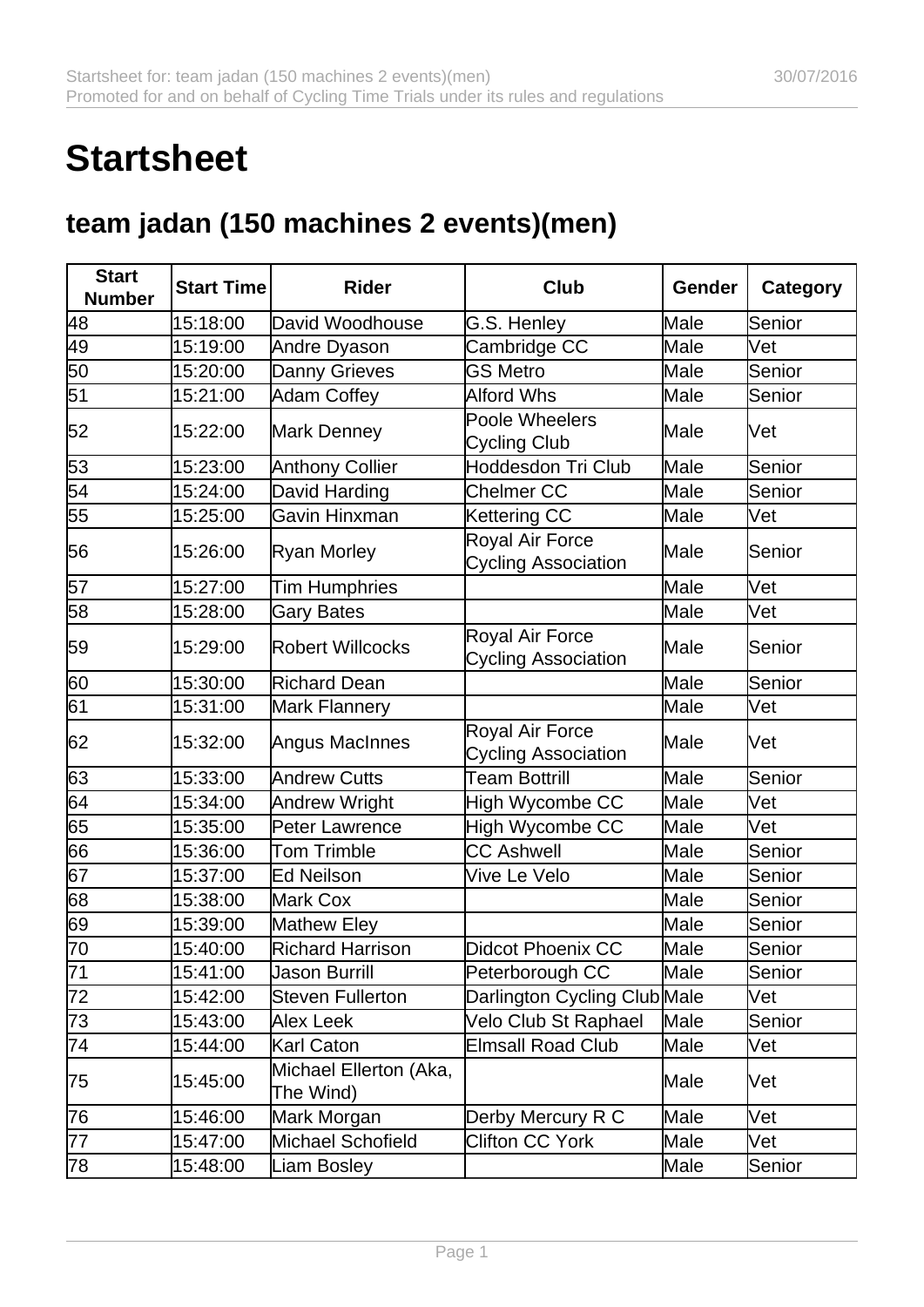| <b>Start</b><br><b>Number</b> | <b>Start Time</b> | <b>Rider</b>              | Club                                                | <b>Gender</b> | Category |
|-------------------------------|-------------------|---------------------------|-----------------------------------------------------|---------------|----------|
| 79                            | 15:49:00          | Peter Greenwood           |                                                     | Male          | Vet      |
| 80                            | 15:50:00          | Mark Wolstenholme         |                                                     | Male          | Senior   |
| 81                            | 15:51:00          | Neal Parkin               | North Notts Olympic<br>СC                           | Male          | Senior   |
| 82                            | 15:52:00          | Alastair Semple           | <b>Stafford RC</b>                                  | Male          | Vet      |
| 83                            | 15:53:00          | Tim Lawson                | Secret-training CC                                  | Male          | Vet      |
| 84                            | 15:54:00          | Peter Garnett             | <b>Swindon Road Club</b>                            | Male          | Vet      |
| 85                            | 15:55:00          | Dan Taylor                | <b>Birdwell Wheelers</b>                            | Male          | Senior   |
| 86                            | 15:56:00          | llan Guilor               | Mapperley CC                                        | Male          | Vet      |
| 87                            | 15:57:00          | Paul Granger              |                                                     | Male          | Vet      |
| 88                            | 15:58:00          | <b>Greg Lewis</b>         | <b>VC 10</b>                                        | Male          | Vet      |
| 89                            | 15:59:00          | <b>Charles Zanettacci</b> | Cheltenham & County<br><b>Cycling Club</b>          | Male          | Vet      |
| 90                            | 16:00:00          | Simon Wilson              | Secret-training CC                                  | Male          | Senior   |
| 91                            | 16:01:00          | <b>Nick Nettleton</b>     | <b>Wilsons Wheels RT</b>                            | Male          | Vet      |
| 92                            | 16:02:00          | Stephen Biddulph          | Born to Bike -<br><b>Bridgtown Cycles</b>           | Male          | Wet      |
| 93                            | 16:03:00          | <b>Aled Roberts</b>       | <b>Team Elite/Paul</b><br><b>Bethell Electrical</b> | Male          | Senior   |
| 94                            | 16:04:00          | Lee Watson                | City RC (Hull)                                      | Male          | Vet      |
| 95                            | 16:05:00          | Joel Wainman              | <b>SSLL Racing Team</b>                             | Male          | Vet      |
| 96                            | 16:06:00          | lan Holbrook              | <b>Stone Wheelers CC</b>                            | Male          | Vet      |
| 97                            | 16:07:00          | Keith Ainsworth           | <b>Sheffrec CC</b>                                  | Male          | Vet      |
| 98                            | 16:08:00          | <b>Rob Scott</b>          | <b>City Cycle Couriers RT</b>                       | Male          | Senior   |
| 99                            | 16:09:00          | <b>Matthew Senter</b>     | Peterborough CC                                     | Male          | Senior   |
| 100                           | 16:10:00          | <b>Scott Burns</b>        | Manchester Wheelers                                 | Male          | Senior   |
| 101                           | 16:11:00          | <b>Blair Buss</b>         | SSLL Racing Team                                    | Male          | Vet      |
| 102                           | 16:12:00          | <b>Stuart Wells</b>       | Fluid Fin Race Team                                 | Male          | Vet      |
| 103                           | 16:13:00          | Martin Reynolds           | Cambridge CC                                        | Male          | Vet      |
| 104                           | 16:14:00          | Norman Griffin            | Vive Le Velo                                        | Male          | Vet      |
| 105                           | 16:15:00          | Jonathan Parker           | <b>Team Bottrill</b>                                | Male          | Vet      |
| 106                           | 16:16:00          | Paul Jones                | Primera-Teamjobs                                    | Male          | Vet      |
| 107                           | 16:17:00          | <b>Gary Hunt</b>          | <b>Stockton Wheelers CC</b>                         | Male          | Vet      |
| 108                           | 16:18:00          | <b>Jason Turner</b>       | Norwich A B C                                       | Male          | Vet      |
| 109                           | 16:19:00          | <b>Chris Sleath</b>       |                                                     | Male          | Senior   |
| 110                           | 16:20:00          | <b>Daniel Barnett</b>     | <b>Team Bottrill</b>                                | Male          | Vet      |
| 111                           | 16:21:00          | <b>Peter Barusevicus</b>  |                                                     | Male          | Senior   |
| $112$                         | 16:22:00          | <b>Richard Dixon</b>      |                                                     | Male          | Vet      |
| 113                           | 16:23:00          | <b>Billy Jarish</b>       | <b>Lincoln Wheelers CC</b>                          | Male          | Senior   |
| 114                           | 16:24:00          | <b>Mark Rowland</b>       | Selby CC                                            | Male          | Vet      |
| 115                           | 16:25:00          | Adam Duggleby             | Secret-training CC                                  | Male          | Senior   |
| 116                           | 16:26:00          | <b>Steve Gore-Browne</b>  |                                                     | Male          | Vet      |
| 117                           | 16:27:00          | <b>Bill Seddon</b>        | <b>Team Bottrill</b>                                | Male          | Vet      |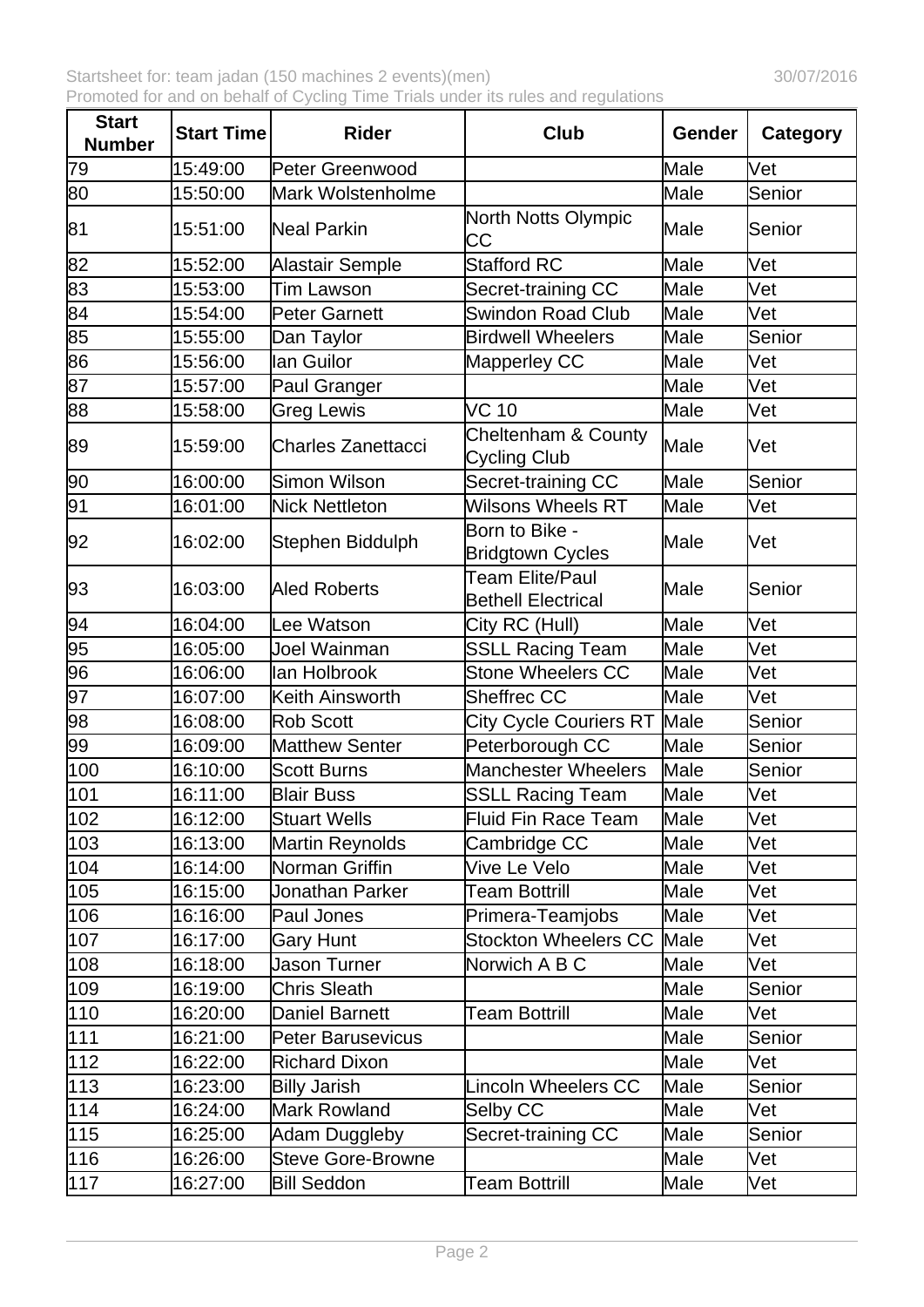| <b>Start</b><br><b>Number</b> | <b>Start Time</b> | <b>Rider</b>               | Club                                                | Gender | Category     |
|-------------------------------|-------------------|----------------------------|-----------------------------------------------------|--------|--------------|
| 118                           | 16:28:00          | <b>Patrick Murphy</b>      | <b>Team Bottrill</b>                                | Male   | Vet          |
| 119                           | 16:29:00          | Joshua Jones               |                                                     | Male   | Senior       |
| 120                           | 16:30:00          | <b>Alistair Rutherford</b> | Secret-training CC                                  | Male   | Senior       |
| 121                           | 16:31:00          | <b>Mark Nulty</b>          |                                                     | Male   | Senior       |
| 122                           | 16:32:00          | John Pilgrim               | <b>Witham Wheelers</b>                              | Male   | Senior       |
| 123                           | 16:33:00          | Matt Peel                  | Redhill CC                                          | Male   | Senior       |
| 124                           | 16:34:00          | Jonathan Gildea            | Seamons CC                                          | Male   | Para-cyclist |
| 125                           | 16:35:00          | <b>David Crawley</b>       | Velotik Racing Team                                 | Male   | Vet          |
| 126                           | 16:36:00          | Nick Rogers                |                                                     | Male   | Senior       |
| 127                           | 16:37:00          | <b>Gavin Tillson</b>       | Oxonian CC                                          | Male   | Vet          |
| 128                           | 16:38:00          | Peter Oliver               |                                                     | Male   | Vet          |
| 129                           | 16:39:00          | Dave Morgan                | Out of the Saddle CC                                | Male   | Vet          |
| 130                           | 16:40:00          | Dan Evans                  | <b>Team Elite/Paul</b><br><b>Bethell Electrical</b> | Male   | Senior       |
| 131                           | 16:41:00          | <b>Stephen Vanes</b>       | Wyre Forest Cycle<br><b>Racing Club</b>             | Male   | Senior       |
| 132                           | 16:42:00          | <b>Ed Nicholson</b>        | York Cycleworks                                     | Male   | Vet          |
| 133                           | 16:43:00          | Tom Thornely               | <b>Buxton CC/Sett Valley</b><br>Cycles              | Male   | Senior       |
| 134                           | 16:44:00          | Ralph Mullan               | Shaftesbury CC                                      | Male   | Vet          |
| 135                           | 16:45:00          | <b>Justin Layne</b>        | <b>CC Ashwell</b>                                   | Male   | Senior       |
| 136                           | 16:46:00          | James Rix                  | <b>Crawley Wheelers</b>                             | Male   | Vet          |
| 137                           | 16:47:00          | Johnny Harrison            |                                                     | Male   | Senior       |
| 138                           | 16:48:00          | Mark Woolford              | Chippenham & District<br>Wheelers                   | Male   | Vet          |
| 139                           | 16:49:00          | <b>Simon Scott</b>         | Anglia Velo                                         | Male   | Senior       |
| 140                           | 16:50:00          | Mark Jones                 | DRAG2ZERO                                           | Male   | Vet          |
| 141                           | 16:51:00          | Dean Robson                |                                                     | Male   | Senior       |
| 142                           | 16:52:00          | <b>Luke Danckert</b>       | Army Cycling                                        | Male   | Senior       |
| 143                           | 16:53:00          | <b>Gary Symons</b>         | <b>Witham Wheelers</b>                              | Male   | Vet          |
| 144                           | 16:54:00          | <b>Jack Levick</b>         | <b>Tuxford Clarion C C</b>                          | Male   | Senior       |
| 145                           | 16:55:00          | Stephen Irwin              | North Lancashire<br><b>Road Club</b>                | Male   | Vet          |
| 146                           | 16:56:00          | John Brearley              | City RC (Hull)                                      | Male   | Senior       |
| 147                           | 16:57:00          | Nigel Goscinski            |                                                     | Male   | Vet          |
| 148                           | 16:58:00          | Scott Leverington          | <b>Chorley Cycling Club</b>                         | Male   | Vet          |
| 149                           | 16:59:00          | <b>Gray Walker</b>         | <b>Richmond CC</b>                                  | Male   | Vet          |
| 150                           | 17:00:00          | Andy Jackson               | <b>SSLL Racing Team</b>                             | Male   | Vet          |
| Reserve                       | --                | ee Speight                 | <b>Pedalsport CC</b>                                | Male   | Senior       |
| Reserve                       | --                | <b>Rich Banks</b>          | <b>Calder Clarion</b>                               | Male   | Vet          |
| Reserve                       | --                | Tony Johnson               | <b>Barnsley Road Club</b>                           | Male   | Senior       |
| Reserve                       | --                | ee Buckman                 | <b>Ashford Whs</b>                                  | Male   | Vet          |